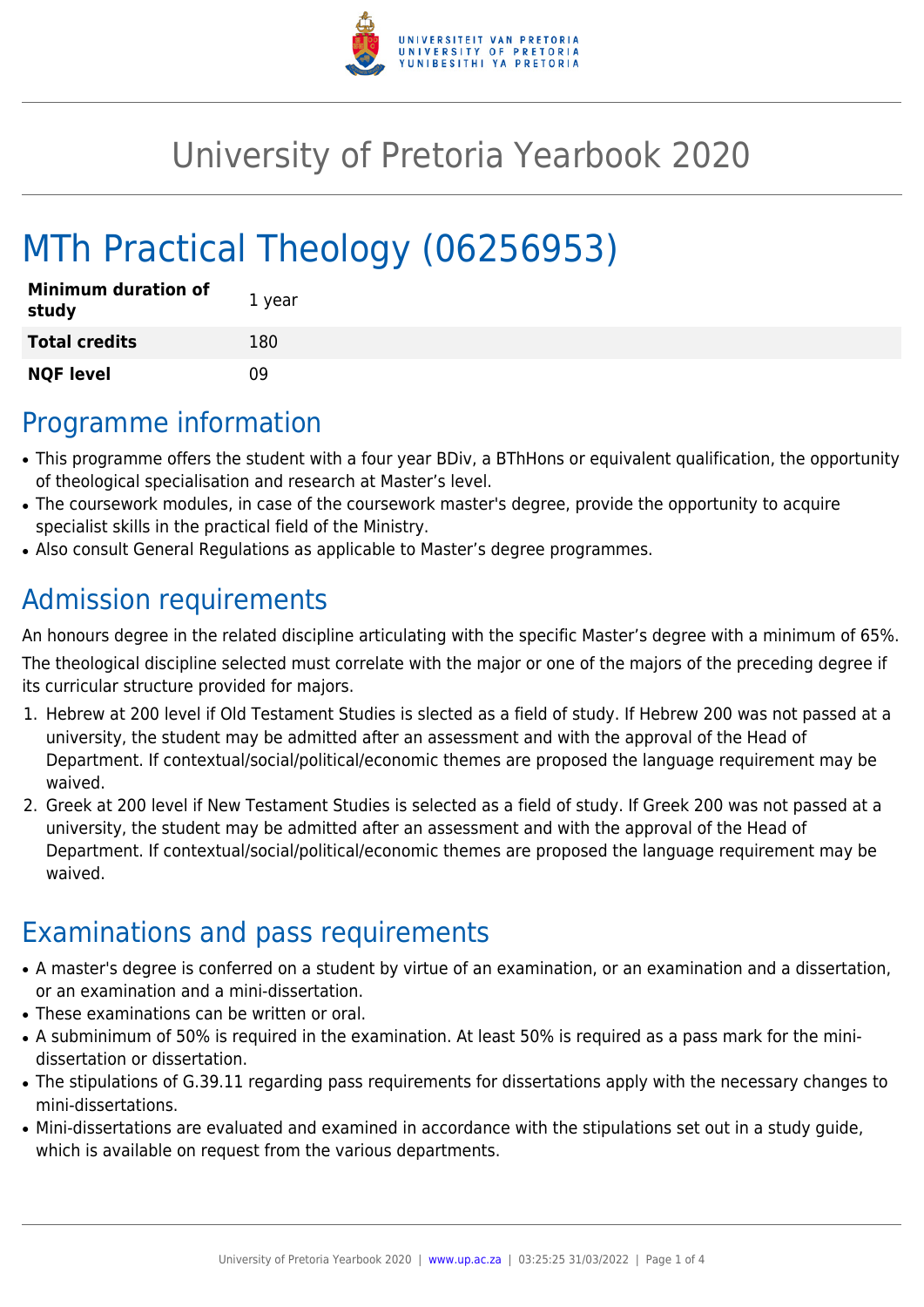

# Research information

### **Dissertation**

In the case of the dissertation only, the proposed title, research design and methodology must be submitted for approval to the Research and Ethics Committee via the supervisor and the head of department before a student may commence with the writing of a dissertation. The final title must be approved by the Postgraduate Committee and submitted to the faculty board for notification before submission of the thesis for examination.

### **Article for publication**

- Unless Senate, on the recommendation of the supervisor, decides otherwise, a student, before or on submission of a dissertation, must submit at least one draft article for publication in a recognized academic journal and in the case of a thesis, must submit proof of submission of an article issued by an accredited journal, to the Head: Student Administration.
- The draft or submitted article, as the case may be, should be based on the research that the student has conducted for the dissertation/thesis and be approved by the supervisor if the supervisor is not a co-author.
- The supervisor shall be responsible for ensuring that the paper is taken through all the processes of revision and resubmission, as may be necessary. Conferment of the degree may be made subject to compliance with the stipulations of this regulation.

### Pass with distinction

In order to pass with distinction at least 75% for the dissertation must be obtained.

The degree must be completed in the minimum prescribed period with a maximum of one additional year allowed.

### General information

#### **Registration for postgraduate programmes**

#### **1. Concurrent registration for a second postgraduate programme**

No student is allowed to register for more than one postgraduate programme concurrently, except where the student's academic record warrants it and with the Dean's approval. Continuation of study for the second postgraduate programme will be subject to favourable progress reported by the heads of department in the Faculty of Theology. However, no student will be allowed to participate in examinations for a second postgraduate programme in another faculty during the examinations of the Faculty of Theology.

#### **2. Renewal of registration**

Students of the University are registered for one year of study. After an academic year has expired, students wishing to continue their studies at the University must renew their registration and pay such fees for renewal of registration as prescribed.

No interruption may occur in a postgraduate student's registration for a postgraduate study programme. Should a student interrupt his/her studies, such a student will upon re-registration be liable for the full fees applicable to the degree programme.

If a student interrupts registration for the postgraduate programme and it is not renewed within four years of the first registration, the credits obtained will no longer be valid. The student should repeat the modules already passed.

A student for an honours degree must complete his or her studies within two years. Under special circumstances, the Dean, on the recommendation of the relevant head of department, may give approval for a limited fixed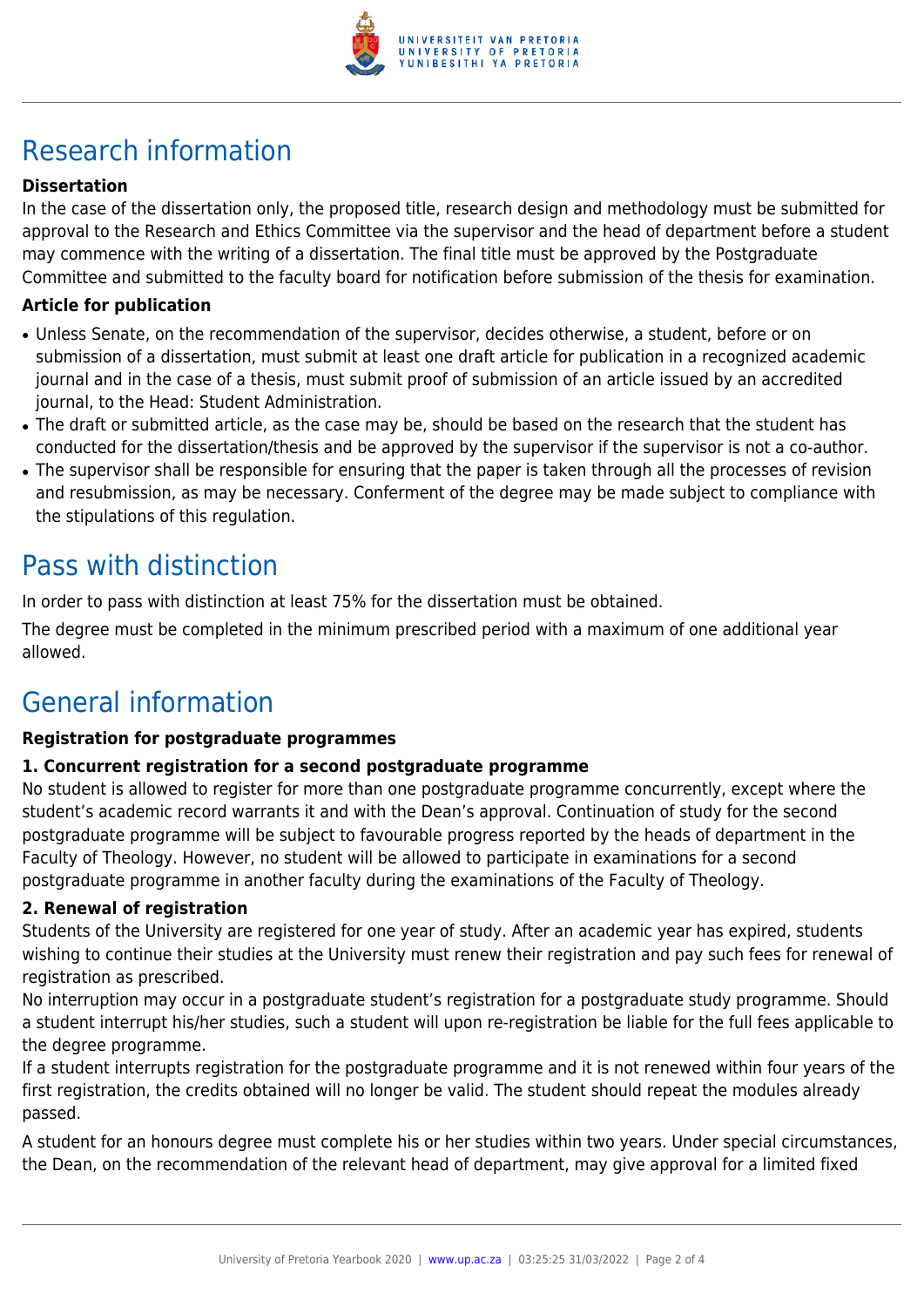

extension of this period.

A master's degree is conferred on a student only if at least one year has expired after obtaining the qualifications required for master's study.

A doctorate is conferred on a student only if at least 12 months since registration for the doctorate at this University have expired. Subject to other faculty regulations, a student for a doctorate must complete his or her studies within three years after first registering for the degree. Under special circumstances, the Dean, on the recommendation of the relevant head of department, may give approval for a limited fixed extension of this period.